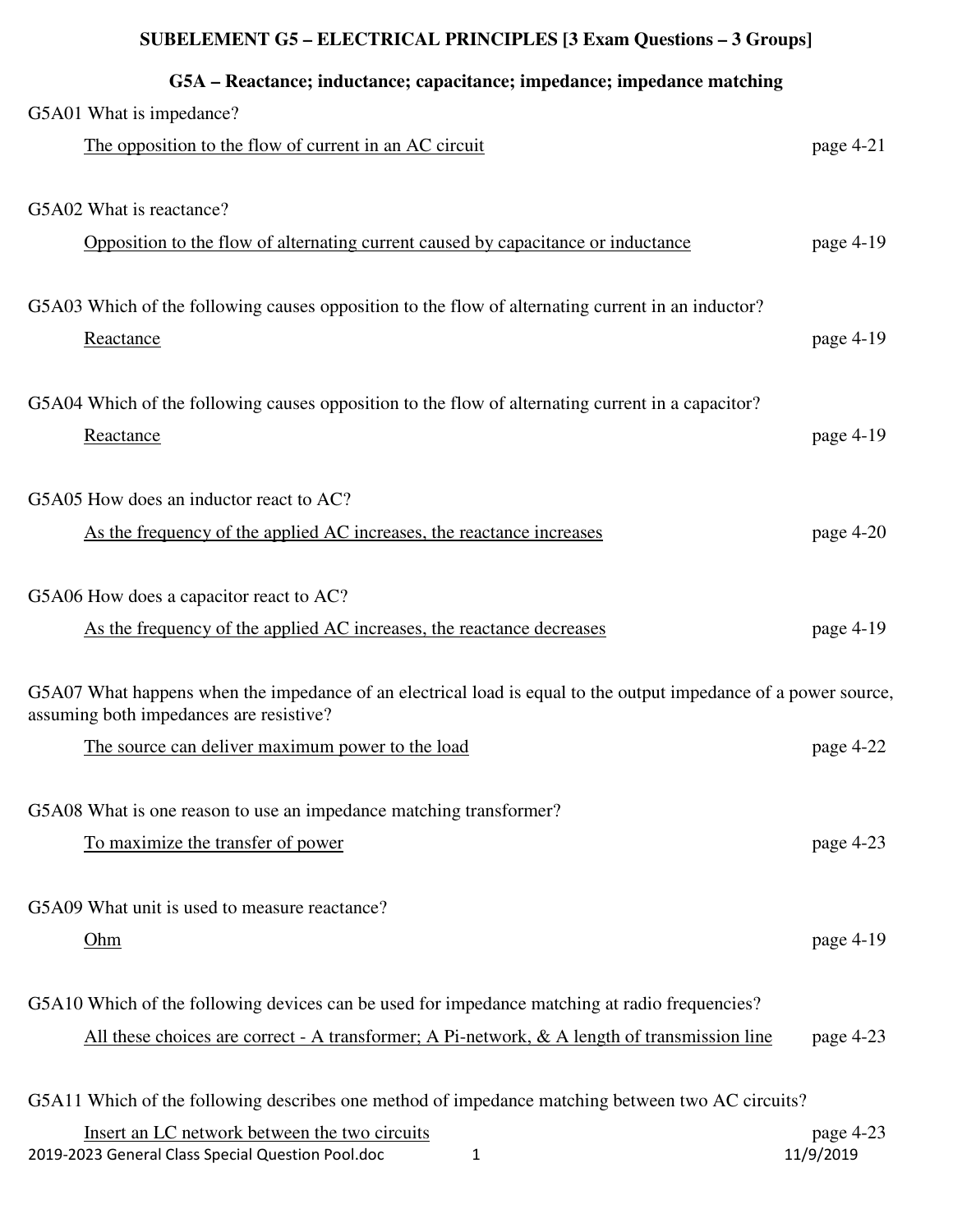#### **G5B – The decibel; current and voltage dividers; electrical power calculations; sine wave root-mean-square (RMS) values; PEP calculations**

G5B01 What dB change represents a factor of two increase or decrease in power?

**Power DB = 10 LOG (Change in Power) Power DB = 10 \* LOG (2) Power DB = 10 \* 0.3010299957 Power DB = 3.010299957** dB

 $\Delta$ pproximately 3 dB page 4-2

G5B02 How does the total current relate to the individual currents in each branch of a purely resistive parallel circuit?

It equals the sum of the currents through each branch page 4-15

G5B03 How many watts of electrical power are used if 400 VDC is supplied to an 800 ohm load?

|             | E<br>I R      | $I = E / R$             | $volts = amperes * ohms$         |          |
|-------------|---------------|-------------------------|----------------------------------|----------|
|             | $rac{P}{I E}$ | $P = E * I$             | watts = volts $*$ amperes        |          |
|             |               | $P = E * (E / R)$       |                                  |          |
|             |               | $P = (E * E) / R$       | watts = $(volts * volts) / ohms$ |          |
|             |               | $P = (400 * 400) / 800$ |                                  |          |
|             |               | $P = 16000 / 800$       |                                  |          |
|             |               | $P = 200$               | watts                            |          |
| $200$ watts |               |                         |                                  | page 4-1 |

G5B04 How many watts of electrical power are used by a 12 VDC light bulb that draws 0.2 amperes?

 $P = E * I$  watts = volts \* amperes  $\frac{P}{I|E}$  $P = 12 * 0.2$  $P = 2.4$  watts  $2.4 \text{ watts}$  page  $4-2$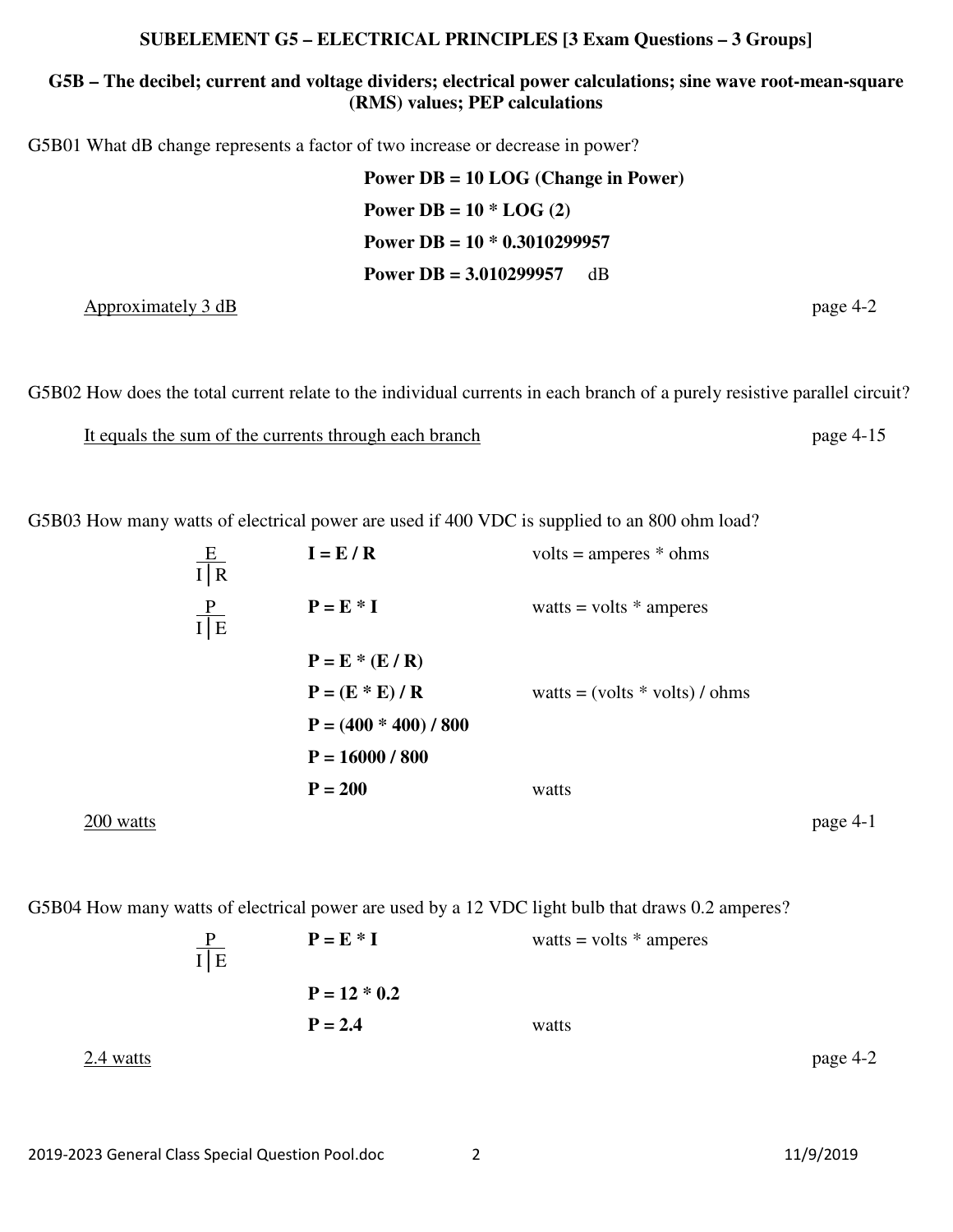G5B05 How many watts are dissipated when a current of 7.0 milliamperes flows through a 1250 ohm resistance?

|                             | 7.0 milliamperes $= 0.007$ amperes |                                      |          |
|-----------------------------|------------------------------------|--------------------------------------|----------|
|                             | 1.25 Kilohms = $1,250.0$ Ohms      |                                      |          |
| $\frac{E}{I R}$             | $E = I * R$                        | $volts = amperes * ohms$             |          |
| $rac{P}{I E}$               | $P = E * I$                        | watts = volts $*$ amperes            |          |
|                             | $P = (I * R) * I$                  |                                      |          |
|                             | $P = (I * I) * R$                  | watts = amperes $*$ amperes $*$ ohms |          |
|                             | $P = (.007 * .007) * 1250$         |                                      |          |
|                             | $P = .000049 * 1250$               |                                      |          |
|                             | $P = 0.06125$                      | watts                                |          |
|                             | $0.06125$ watts = 61.25 milliwatts |                                      |          |
| Approximately 61 milliwatts |                                    |                                      | page 4-2 |

G5B06 What is the output PEP from a transmitter if an oscilloscope measures 200 volts peak-to-peak across a 50 ohm dummy load connected to the transmitter output?

|           |                 | Peak = Peak-to-Peak $/2$                                       | volts peak =volts $p-p/2$       |          |
|-----------|-----------------|----------------------------------------------------------------|---------------------------------|----------|
|           |                 | Peak = $200/2$                                                 |                                 |          |
|           |                 | $Peak = 100$                                                   | Volts AC                        |          |
|           |                 | $E = Peak * 0.707$                                             | volts $dc = volts$ ac $*$ 0.707 |          |
|           |                 | $E = 100 * 0.707$                                              |                                 |          |
|           |                 | $E = 70.7$                                                     | Volts DC                        |          |
|           | $\frac{E}{I R}$ | $I = E / R$                                                    | $amperes = volts / ohms$        |          |
|           | $rac{P}{I E}$   | $P = E * I$                                                    | watts = volts $*$ amperes       |          |
|           |                 | $P = E * (E / R)$<br>$P = (E * E) / R$<br>$P = (70.7*70.7)/50$ | watts = volts $*$ volts / ohms  |          |
|           |                 | $P = 4998.49 / 50$                                             |                                 |          |
|           |                 | $P = 99.9698$                                                  | watts                           |          |
| 100 watts |                 |                                                                |                                 | page 4-7 |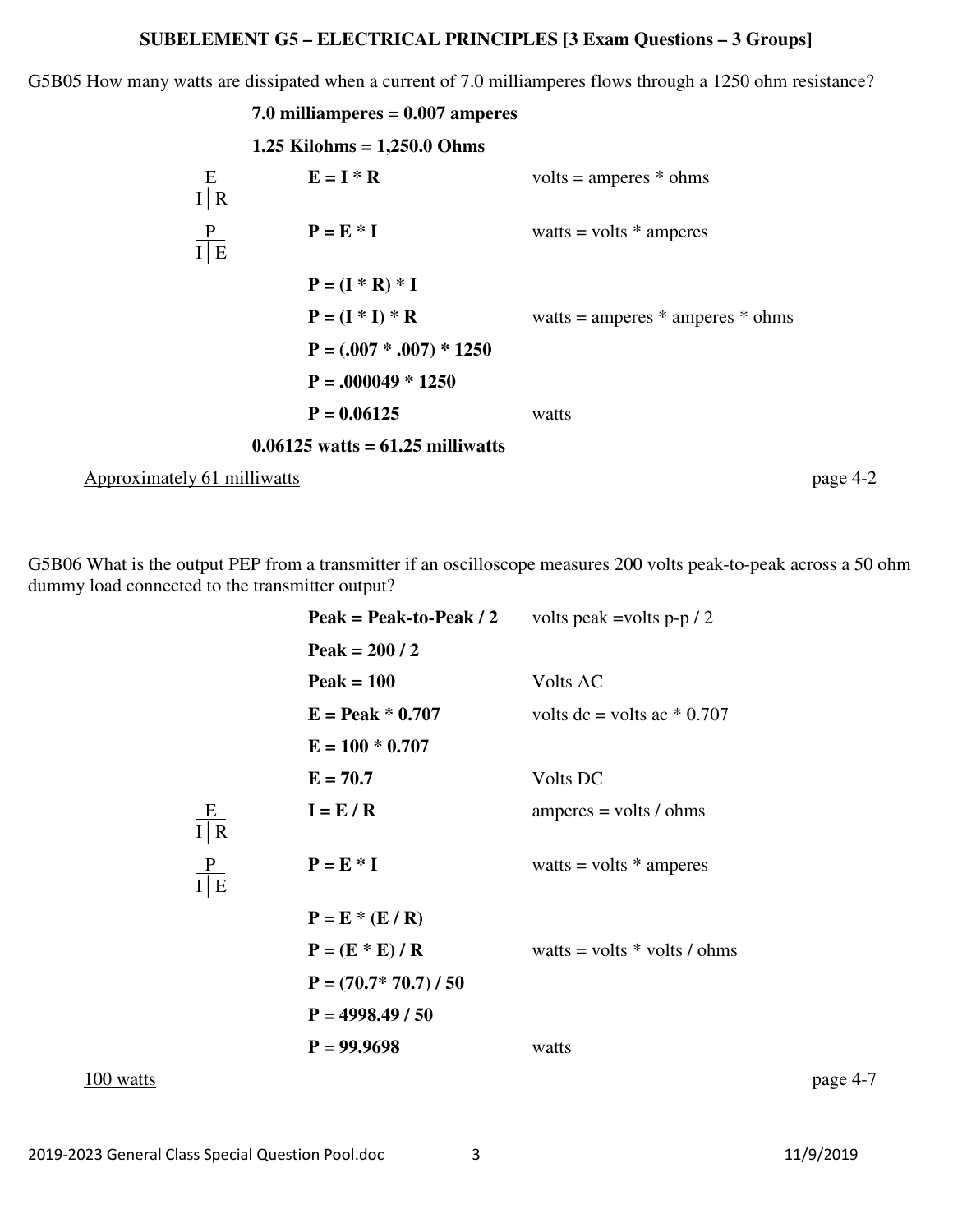G5B07 What value of an AC signal produces the same power dissipation in a resistor as a DC voltage of the same value?

The RMS value page 4-5

G5B08 What is the peak-to-peak voltage of a sine wave with an RMS voltage of 120.0 volts?

| $E =$ Peak $* 0.707$    | Peak = $E * 1.414$          | volts ac = volts dc $*$ 1.414 |          |
|-------------------------|-----------------------------|-------------------------------|----------|
|                         | Peak = $120 * 1.414$        |                               |          |
|                         | Peak = $169.68$             | volts peak                    |          |
| Peak = Peak-to-Peak / 2 | Peak-to-Peak = Peak $* 2$   | volts $p-p =$ volts peak * 2  |          |
|                         | Peak to Peak = $169.68 * 2$ |                               |          |
|                         | Peak-to-Peak $=$ 339.36     | volts p-p                     |          |
| 339.4 volts             |                             |                               | page 4-6 |

G5B09 What is the RMS voltage of a sine wave with a value of 17 volts peak?

| Peak = $E * 1.414$ | $E = Peak * 0.707$ | volts $dc =$ volts $ac * 0.707$ |          |
|--------------------|--------------------|---------------------------------|----------|
|                    | $E = 17 * 0.707$   |                                 |          |
|                    | $E = 12.019$       | volts                           |          |
| 12 volts           |                    |                                 | page 4-6 |

G5B10 What percentage of power loss would result from a transmission line loss of 1 dB?

**Percentage Power Passing = 100% \* anti log (dB / 10) Percentage Power Passing =**  $100\% * 10^(dB / 10)$ **Percentage Power Passing = 100% \* 10^(-1 / 10) Percentage Power Passing = 100% \* (10^-0.1) Percentage Power Passing = 79.43282347% Percentage Power Loss = 100% – Percentage Power Passing Percentage Power Loss = 100% – 79.43282347% Percentage Power Loss = 20.56717653%** 

20.6 percent page 4-3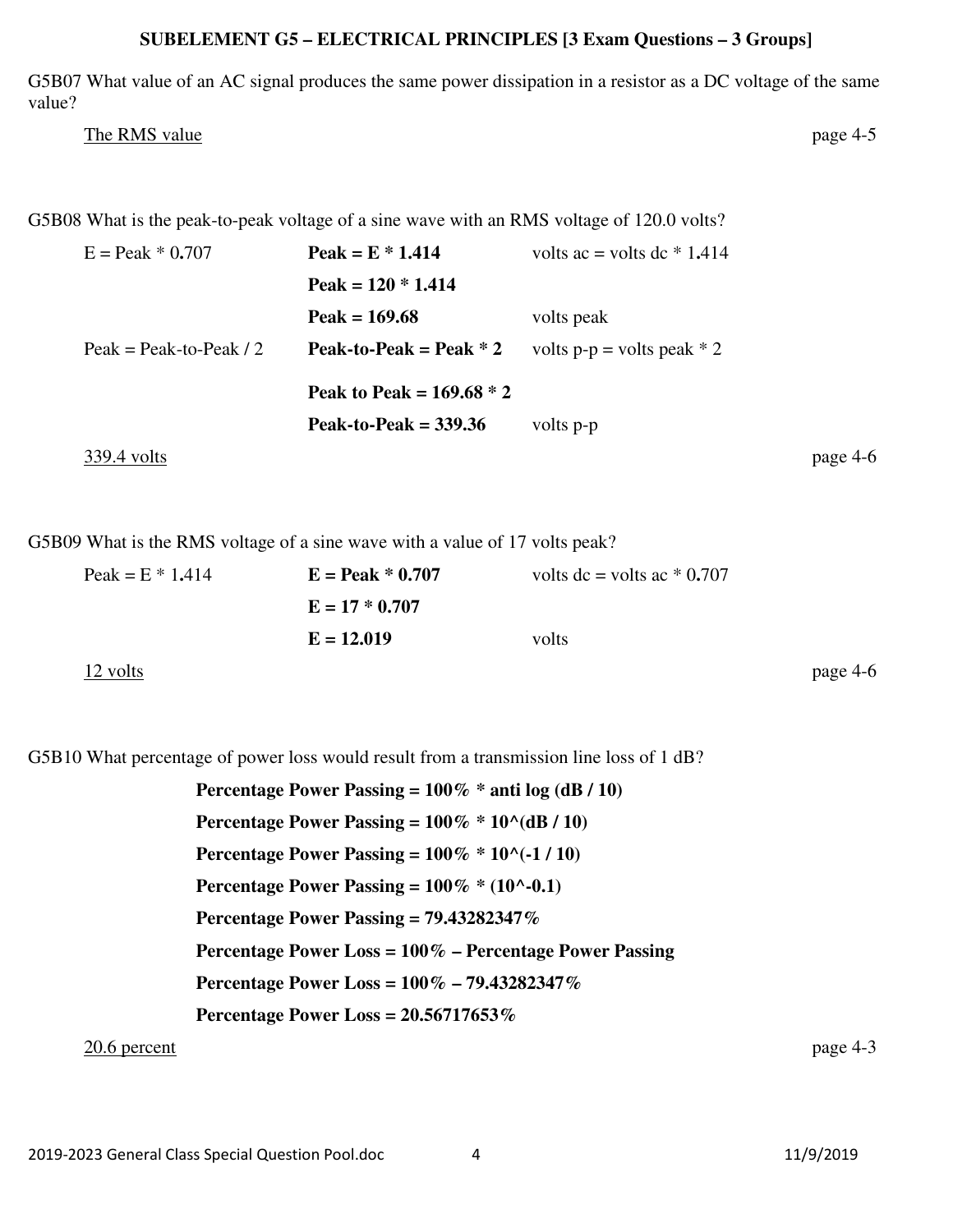G5B11 What is the ratio of peak envelope power to average power for an unmodulated carrier?

 $\frac{1.00}{2}$  page 4-7

G5B12 What would be the RMS voltage across a 50 ohm dummy load dissipating 1200 watts?

 E **I = E / R** amperes = volts / ohms I│R P **E = P / I** volts = watts / amperes I│E **E = P / (E / R) E = (P \* R) / E E \* E = P \* R E = Square Root (P \* R)** volts = square root (watts \* ohms) **E = Square Root (1,200 \* 50) E = Square Root (60,000) E = 244.9489743**  245 volts page 4-7

G5B13 What is the output PEP of an unmodulated carrier if an average reading wattmeter connected to the transmitter output indicates 1060 watts?

#### **The ratio of peak envelope power to average power for an unmodulated carrier is 1.**

1060 watts page 4-7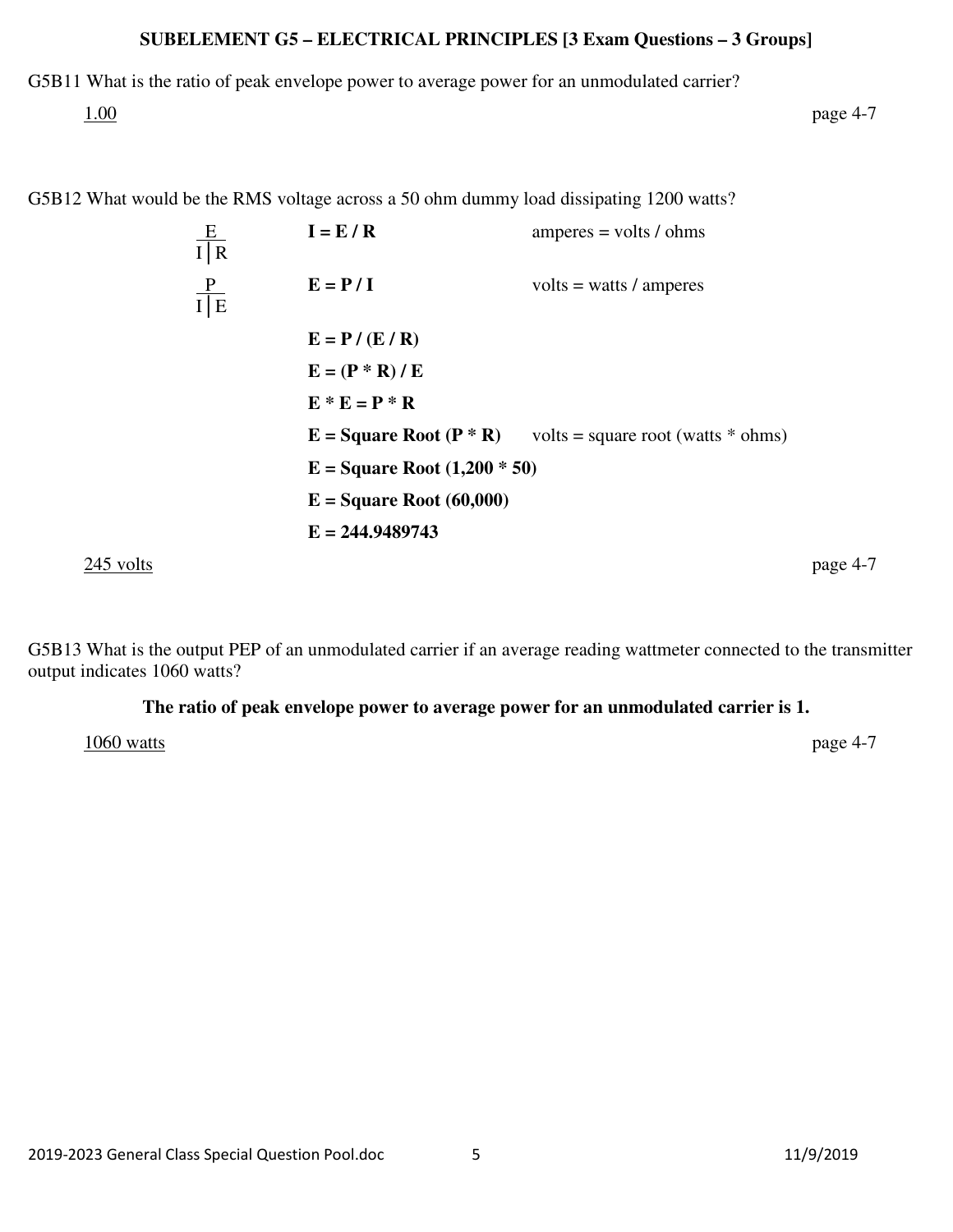G5B14 What is the output PEP from a transmitter if an oscilloscope measures 500 volts peak-to-peak across a 50 ohm resistive load connected to the transmitter output?

|                                           | Peak = Peak-to-Peak $/2$     | volts peak = volts p-p $/2$      |
|-------------------------------------------|------------------------------|----------------------------------|
|                                           | Peak = $500/2$               |                                  |
|                                           | $Peak = 250$                 | volts ac                         |
|                                           | $E = Peak * 0.707$           | volts $dc =$ volts $ac * 0.707$  |
|                                           | $E = 250 * 0.707$            |                                  |
|                                           | $E = 176.75$                 | volts                            |
| $\frac{\text{E}}{\text{I} \mid \text{R}}$ | $I = E / R$                  | $amperes = volts / ohms$         |
| $rac{P}{I E}$                             | $P = E * I$                  | watts = volts $*$ amperes        |
|                                           | $P = E * (E / R)$            |                                  |
|                                           | $P = (E * E) / R$            | watts = $(volts * volts) / ohms$ |
|                                           | $P = (176.75 * 176.75) / 50$ |                                  |
|                                           | $P = 31240.5625 / 50$        |                                  |
|                                           | $P = 624.81125$              | watts                            |
|                                           |                              |                                  |

 $625$  watts page 4-7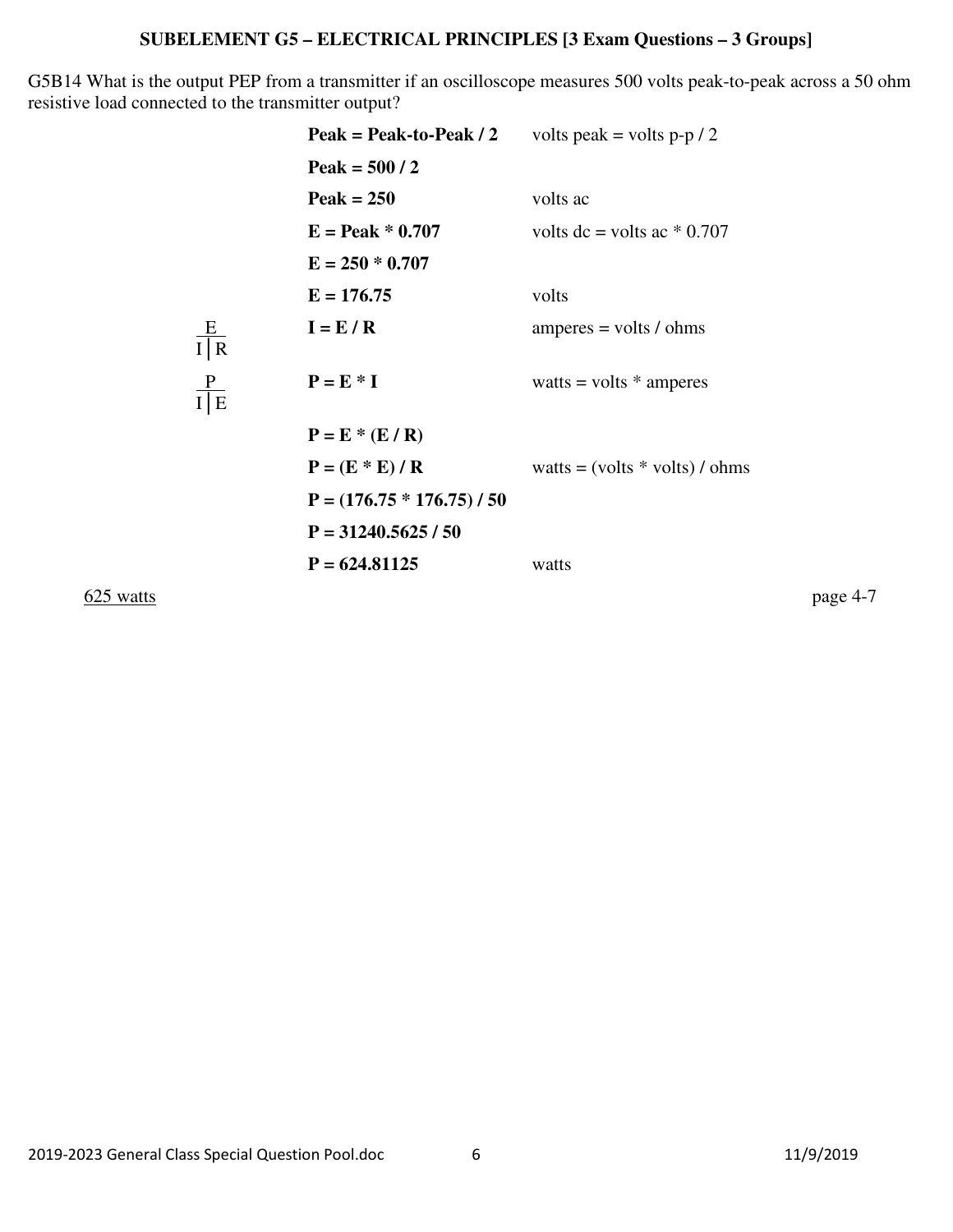#### **G5C – Resistors, capacitors, and inductors in series and parallel; transformers**

G5C01 What causes a voltage to appear across the secondary winding of a transformer when an AC voltage source is connected across its primary winding?

#### Mutual inductance page 4-13

G5C02 What happens if a signal is applied to the secondary winding of a 4:1 voltage step-down transformer instead of the primary winding?

The output voltage is multiplied by 4 page 4-14

G5C03 Which of the following components increases the total resistance of a resistor?

A series resistor page 4-15

G5C04 What is the total resistance of three 100 ohm resistors in parallel?

Resistors in Parallel, All Resistor with same unit of measurement:

| <b>Resistors in Parallel:</b> | $R =$                                           | $ohms = reciprocal of the sum$ |
|-------------------------------|-------------------------------------------------|--------------------------------|
|                               | $1 + 1 + 1 + 1$<br>R1 R2 R3 R4                  | of the reciprocals             |
|                               | $R = -$<br>$1 + 1 + 1$<br>100 100<br><b>100</b> | input is in ohms               |
|                               | $R = \underline{1}$<br>$\frac{3}{100}$          |                                |
|                               | $R = 100$<br>3                                  |                                |
|                               | $R = 33.3333333$                                | output is in ohms              |
| 33.3 ohms                     |                                                 | page 4-17                      |

G5C05 If three equal value resistors in series produce 450 ohms, what is the value of each resistor?

|          | Series: $R * 3 = 450$  | $R = 450/3$  | $R = 150$ |           |
|----------|------------------------|--------------|-----------|-----------|
|          | Parallel: $R / 3 = 50$ | $R = 50 * 3$ | $R = 150$ |           |
| 150 ohms |                        |              |           | page 4-18 |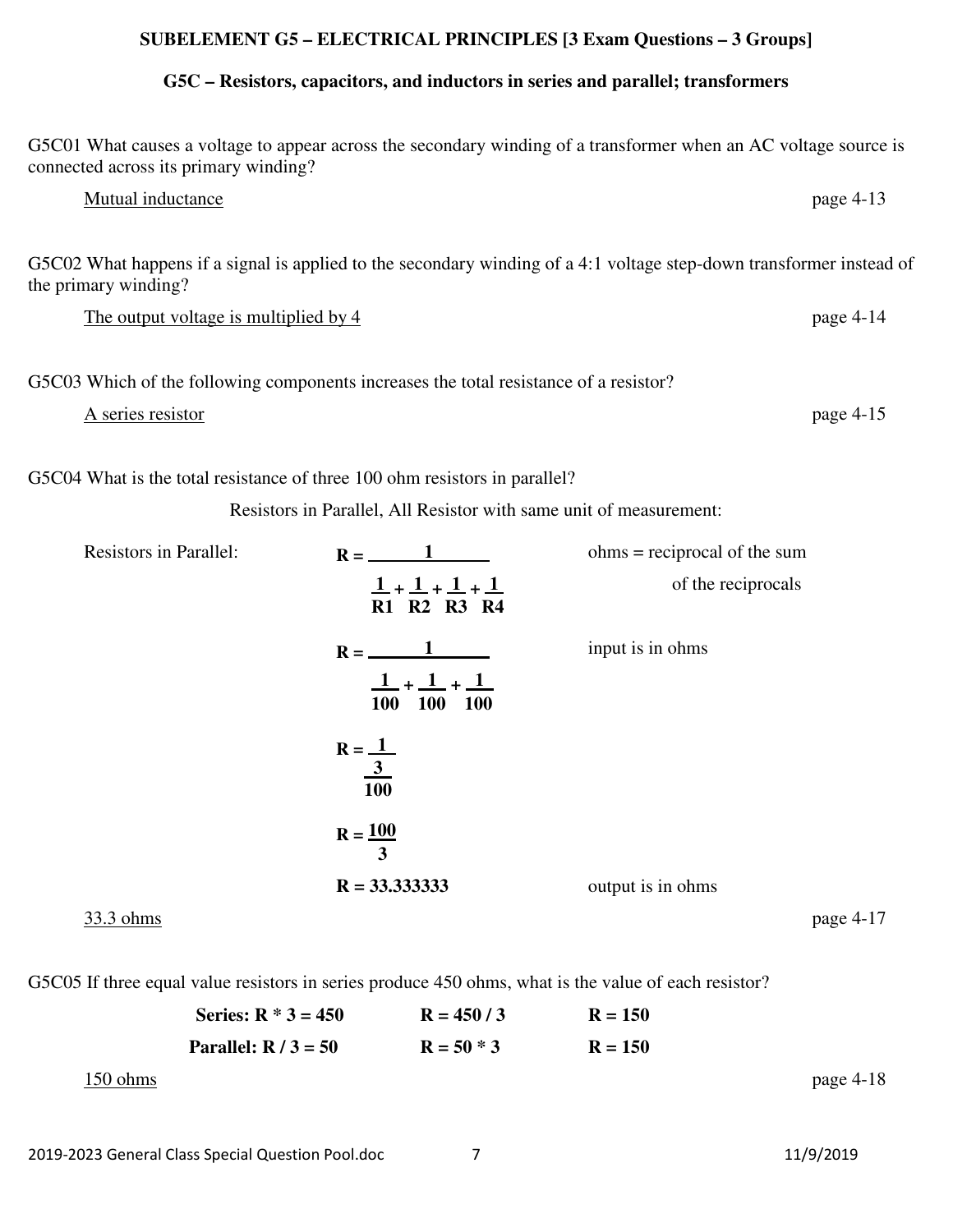G5C06 What is the RMS voltage across a 500-turn secondary winding in a transformer if the 2250-turn primary is connected to 120 VAC?

**E secondary = E primary \* (Turns secondary / Turn primary) E** secondary =  $120 * (500 / 2,250)$  input is in volts **E secondary = (120 \* 500) / 2,250 E secondary = 60,000 / 2,250**   $\mathbf{E}$  **secondary = 26.666666666667** output is in volts  $26.7$  volts page  $4-14$ 

G5C07 What is the turns ratio of a transformer used to match an audio amplifier having 600 ohm output impedance to a speaker having 4 ohm impedance?

**Turns Ratio = Square Root (Impedance primary / Impedance secondary) Turns Ratio = Square Root (600 / 4) Turns Ratio = Square Root (150) Turns Ratio = 12.24744871**   $\frac{12.2 \text{ to } 1}{2}$  page 4-22

G5C08 What is the equivalent capacitance of two 5.0 nanofarad capacitors and one 750 picofarad capacitor connected in parallel?

750 picofarads = 0.750 nanofarads

Capacitance in Parallel, All Capacitors with same unit of measurement:

| Capacitors in Parallel: $C \text{ total} = C1 + C2 + C3 + C$ | capacitance $=$ sum of all capacitors |
|--------------------------------------------------------------|---------------------------------------|
| C total = $5.000 + 5.000 + 0.750$                            | input is in nanofarads                |
| C total = $10.750$                                           | output is in nanofarads               |

10.750 nanofarads page 4-18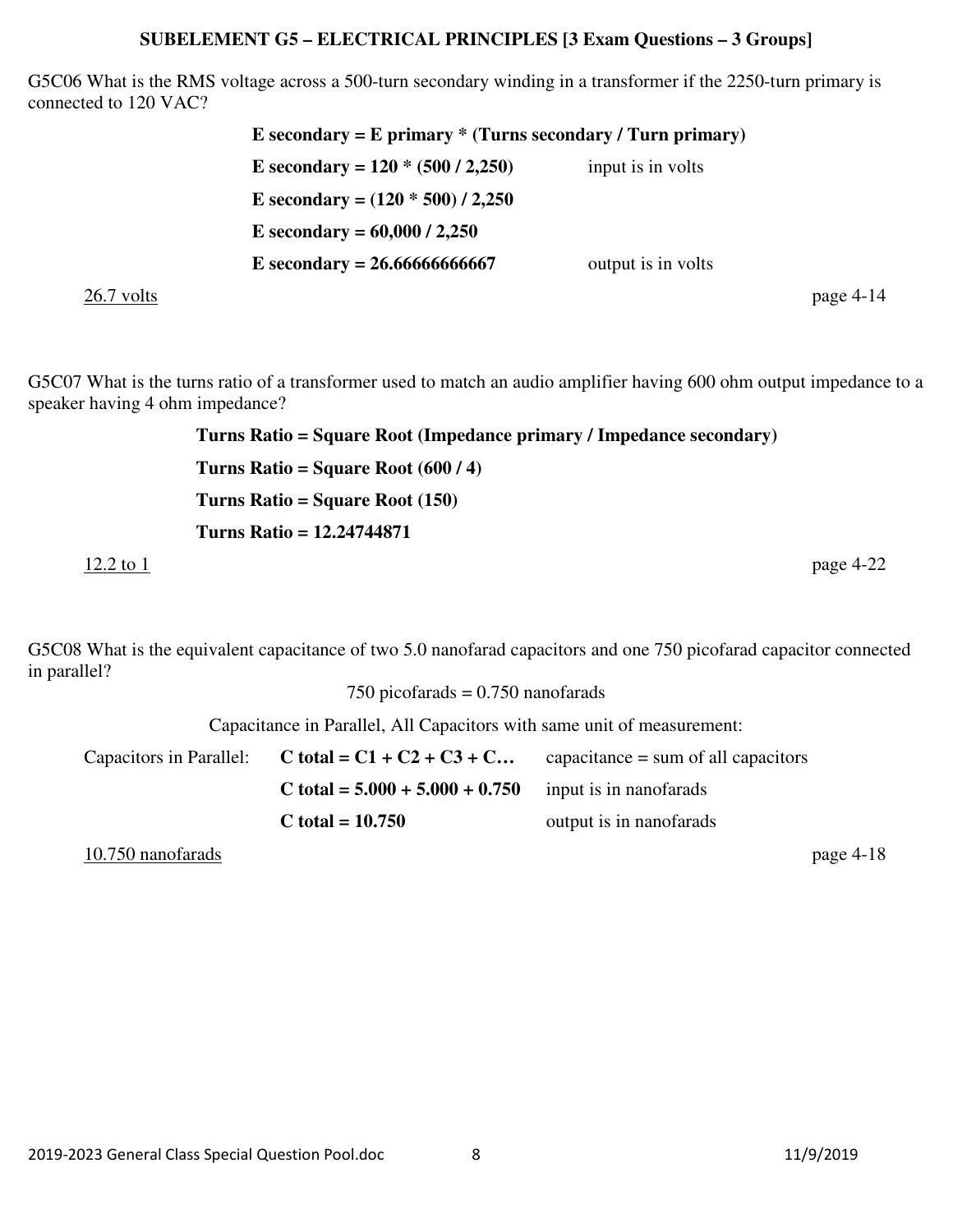#### G5C09 What is the capacitance of three 100 microfarad capacitors connected in series?

Capacitance in Series, All Capacitors with same unit of measurement:

| Capacitors in Series: | $C =$                               | $\text{farad} = \text{reciprocal}$ of the sum |
|-----------------------|-------------------------------------|-----------------------------------------------|
|                       | $1 + 1 + 1 + 1$<br>C1 C2 C3 C4      | of the reciprocals                            |
|                       | $C =$<br>$1 + 1 + 1$<br>100 100 100 | input is in microfarad                        |
|                       | $C = \frac{1}{\frac{3}{100}}$       |                                               |
|                       | $C = 100$<br>3                      |                                               |
|                       | $C = 33.3333333$                    | output is in microfarads                      |
| 33.3 microfarads      |                                     | page 4-17                                     |

G5C10 What is the inductance of three 10 millihenry inductors connected in parallel?

Inductors in Parallel, All Inductors with same unit of measurement:

| Inductors in Parallel: |                                                                      | $h$ enrys = reciprocal of the |
|------------------------|----------------------------------------------------------------------|-------------------------------|
|                        | $1 + 1 + 1 + 1$<br>L1 L2 L3 L4                                       | sum of the reciprocals        |
|                        | $L = \underline{\qquad \qquad 1}$<br>$1 + 1 + 1$<br>$10 \t 10 \t 10$ | input is in millihenry        |
|                        | $L = \underline{1}$<br>$\frac{3}{10}$                                |                               |
|                        | $L = \underline{10}$<br>3                                            |                               |
|                        | $L = 3.33333333$                                                     | output is in millihenry       |
| 3.3 millihenries       |                                                                      | page 4-17                     |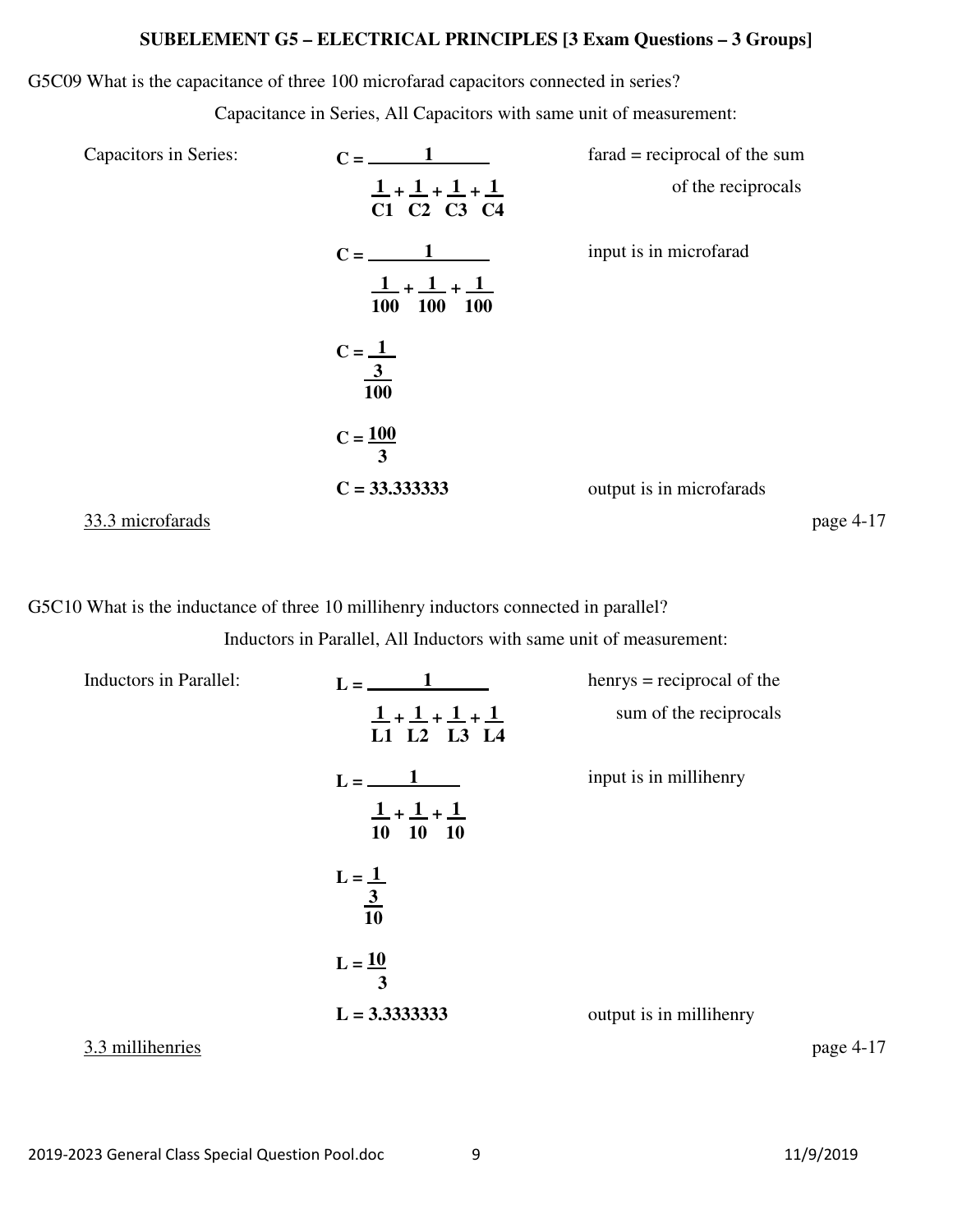G5C11 What is the inductance of a 20 millihenry inductor connected in series with a 50 millihenry inductor?

|  | Inductors in Series, All Inductors with same unit of measurement: |  |
|--|-------------------------------------------------------------------|--|
|  |                                                                   |  |

| Inductors in Series: |                     | L total = $L1 + L2 + L3 + L$ inductance = sum of all inductors |           |
|----------------------|---------------------|----------------------------------------------------------------|-----------|
|                      | L total = $20 + 50$ | input is in millihenry                                         |           |
|                      | L total $= 70$      | output is in millihenry                                        |           |
| 70 millihenries      |                     |                                                                | page 4-17 |

G5C12 What is the capacitance of a 20 microfarad capacitor connected in series with a 50 microfarad capacitor? Two Capacitance in Series, Both Capacitors with same unit of measurement:

| <b>Capacitors in Series:</b> | $C = \_1$                                                      | $\text{farad} = \text{reciprocal}$ of the sum of the |           |
|------------------------------|----------------------------------------------------------------|------------------------------------------------------|-----------|
|                              | $\frac{1}{C1} + \frac{1}{C2}$                                  | reciprocals                                          |           |
|                              | $C2 + C1$<br>$C1 * C2 C2 * C1$                                 |                                                      |           |
|                              | $C = \underline{\qquad \qquad 1}$<br>$\frac{C1 + C2}{C1 * C2}$ |                                                      |           |
| Two Capacitors in Series:    | $C = \frac{C1 * C2}{C}$<br>$C1 + C2$                           | $\text{farad} = \text{product divided by sum}$       |           |
|                              | $C = \frac{20 * 50}{50}$<br>$20 + 50$                          | input is in microfarad                               |           |
|                              | $C = 1000$<br>70                                               |                                                      |           |
|                              | $C = 14.28571429$                                              | output is in microfarad                              |           |
| 14.3 microfarads             |                                                                |                                                      | page 4-17 |
|                              |                                                                |                                                      |           |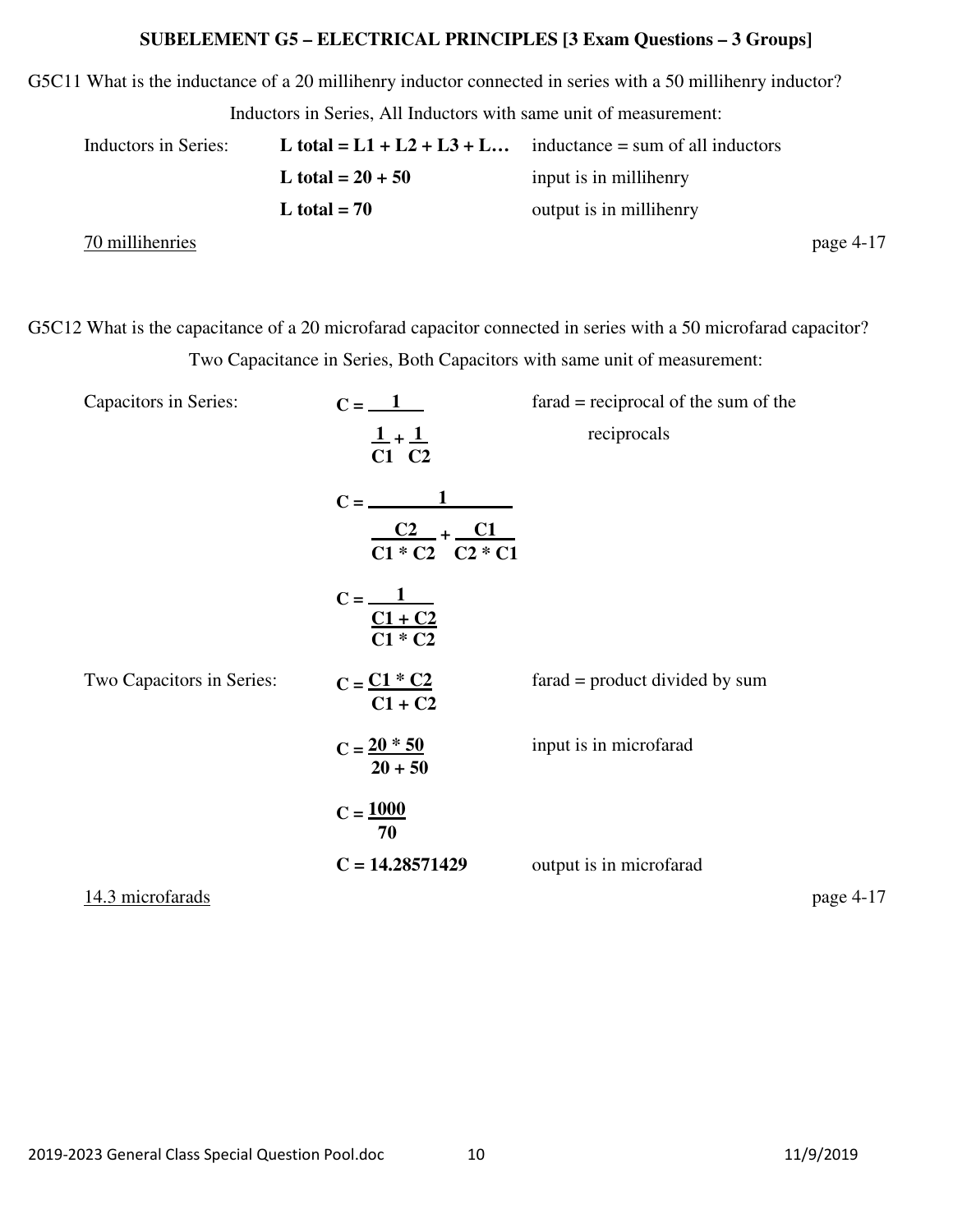G5C13 Which of the following components should be added to a capacitor to increase the capacitance?

A capacitor in parallel page 4-15

# G5C14 Which of the following components should be added to an inductor to increase the inductance? An inductor in series page 4-15

G5C15 What is the total resistance of a 10 ohm, a 20 ohm, and a 50 ohm resistor connected in parallel? Resistors in Parallel, All Resistors with same unit of measurement:

| <b>Resistors in Parallel:</b> | $R = \underline{\hspace{2cm}} 1$                                                                  | $ohms = reciprocal of the sum$ |
|-------------------------------|---------------------------------------------------------------------------------------------------|--------------------------------|
|                               | $1 + 1 + 1 + 1$<br>R1 R2 R3 R4                                                                    | of the reciprocals             |
|                               | $R = \underline{\qquad \qquad 1}$<br>$1 + 1 + 1$<br>$10$ 20 50                                    | input is in ohms               |
|                               | $R = \_$<br>$1 * 10 + 1 * 5 + 1 * 2$<br>$10 * 10$ 20 $*$ 5 50 $*$ 2                               |                                |
|                               | $R = \underline{\qquad \qquad 1}$<br>$\frac{10}{2} + \frac{5}{2} + \frac{2}{2}$<br>100 100<br>100 |                                |
|                               | $R = \underline{1}$<br>17<br>100                                                                  |                                |
|                               | $R = \frac{100}{100}$<br>17                                                                       |                                |
|                               | $R = 5.882352941$                                                                                 | output is in ohms              |

5.9 ohms page 4-18